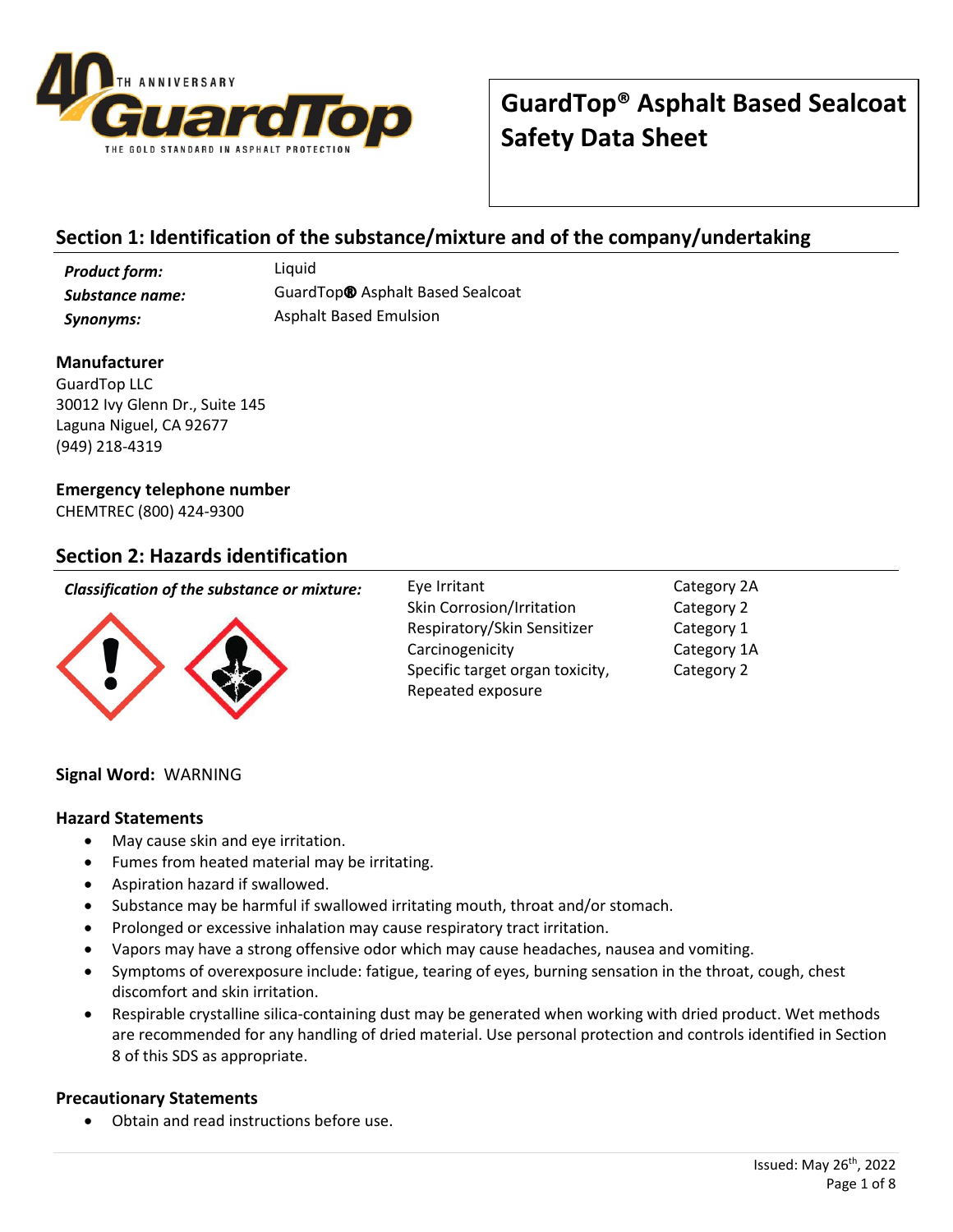

- Do not handle until all safety precautions have been read and understood.
- Exposure to hot material may cause thermal burns.

## **Section 3: Composition/information on ingredients**

| <b>Chemical Name</b> | Amount        | <b>CAS Number</b> |
|----------------------|---------------|-------------------|
| Asphalt              | $\le$ = 20.0% | 8052-42-4         |
| Water                | $\le$ = 35.0% | 7732-18-5         |
| Aggregate Blend      | $\le$ = 43.0% | 14808-60-7        |
| Carbon Black         | $> 1.0\%$     | 1333-86-4         |
| Hydrogen Sulfide     | 0.05%         | 7783-06-4         |
| Cellulose Fiber      | $> 1.0\%$     | Mixture           |

## **Section 4: First aid measures**

| <b>First-aid measures general:</b>                          | Get prompt medical attention. Dilute with water. If solidified, treat as neat<br>asphalt.                                                                                                                                                                                                  |
|-------------------------------------------------------------|--------------------------------------------------------------------------------------------------------------------------------------------------------------------------------------------------------------------------------------------------------------------------------------------|
| <b>First-aid measures after inhalation:</b>                 | At elevated temperatures, may cause irritation of the respiratory tract.<br>Although this product is not known to cause respiratory problems, if<br>breathing is difficult, safely remove victim to fresh air and provide oxygen.<br>Get immediate medical attention.                      |
| First-aid measures after skin contact:                      | Wash skin with soap and water. Wear protective gloves to minimize skin<br>contamination. For hot material exposure, DO NOT attempt to remove<br>solidified material from the skin. DO NOT attempt to dissolve with solvents<br>or thinners. Medical attention may be required for removal. |
| First-aid measures after eye contact:                       | Hold eyelids apart and flush eyes with plenty of water for at least 15<br>minutes. Get medical attention if irritation develops or persists. Burns due<br>to contact with heated material require immediate medical attention.                                                             |
| <b>First-aid measures after ingestion:</b>                  | Get immediate medical attention. Do not induce vomiting due to danger of<br>aspirating liquid into lungs. Gastric lavage may be required.                                                                                                                                                  |
| Most important symptoms and effects, both acute and delayed |                                                                                                                                                                                                                                                                                            |

| Eyes:                   | <b>Irritation</b>         |
|-------------------------|---------------------------|
| Skin:                   | Irritation                |
| Inhalation:             | Irritation                |
| <b>Chronic Effects:</b> | Unlikely with normal use. |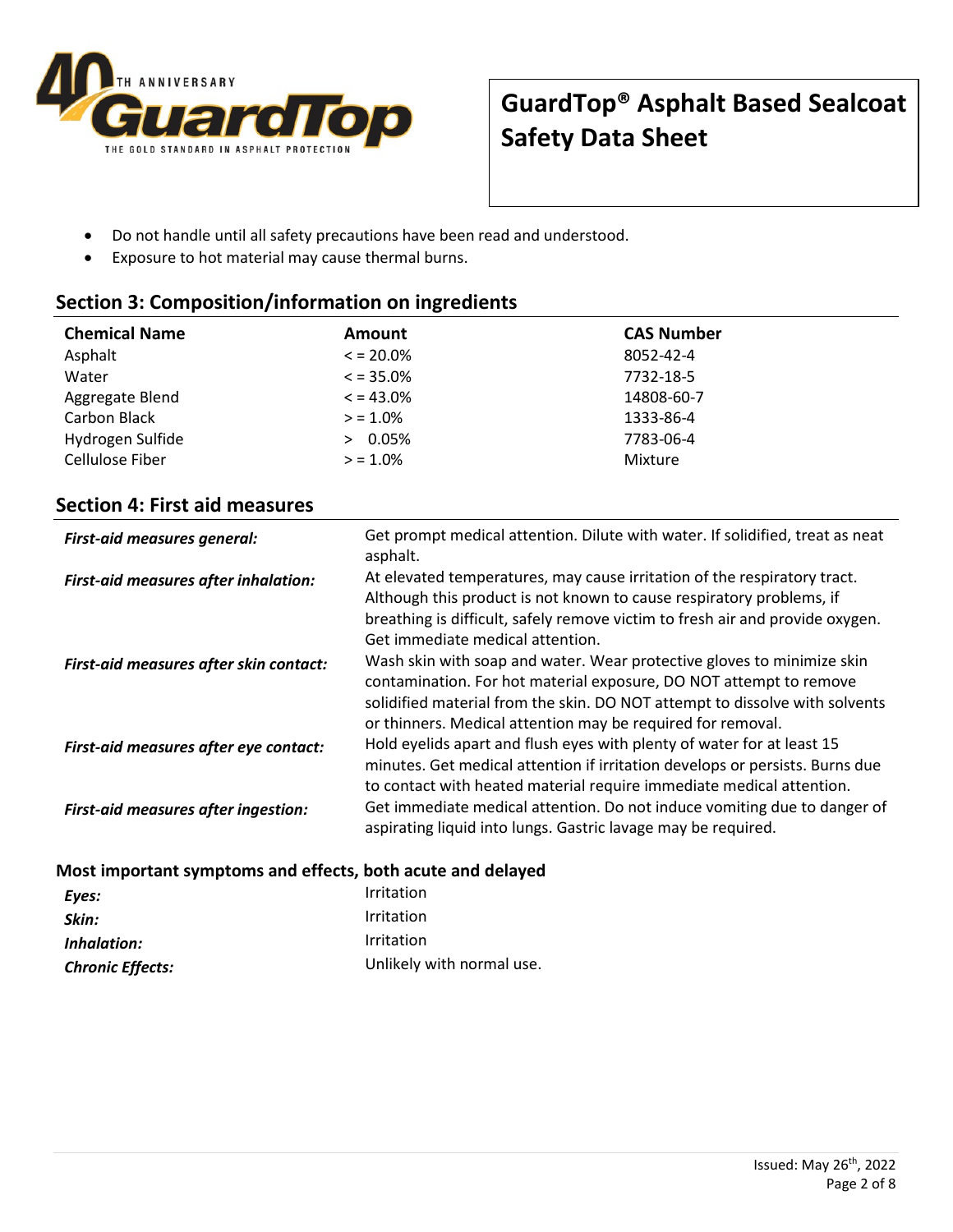

**Section 5: Firefighting measures**

# **GuardTop® Asphalt Based Sealcoat Safety Data Sheet**

| <b>Extinguishing media</b>                            |                                                                                                                                                                                                                                                  |
|-------------------------------------------------------|--------------------------------------------------------------------------------------------------------------------------------------------------------------------------------------------------------------------------------------------------|
| Suitable extinguishing media:                         | Use alcohol foam, Class "B" extinguisher, carbon dioxide or water spray<br>when fighting fires involving this material. Avoid using straight water<br>streams.                                                                                   |
| Unsuitable extinguishing media:                       | Exercise care when using water as contact with hot asphalt products - may<br>produce steam and violent foaming.                                                                                                                                  |
| Special hazards arising from the substance or mixture |                                                                                                                                                                                                                                                  |
| Fire hazard:                                          | Product is an aqueous solution. Heated product may produce hazardous<br>fumes, decomposition products or residues. Small quantities of hydrogen<br>sulfide may be released upon heating.                                                         |
| <b>Explosion hazard:</b>                              | None                                                                                                                                                                                                                                             |
| <b>Reactivity:</b>                                    | Avoid contact with strong bases.                                                                                                                                                                                                                 |
| <b>Advice for firefighters</b>                        |                                                                                                                                                                                                                                                  |
| <b>Firefighting instructions:</b>                     | Decomposition may produce fumes, smoke, oxides of carbon,<br>hydrocarbons, and possible small quantities of hydrogen sulfide. Avoid<br>breathing vapors from heated material. Combustion may produce CO,<br>NOx, Sox, and reactive hydrocarbons. |
| <b>Protection during firefighting:</b>                | As in any fire, wear self-contained breathing apparatus pressure-demand<br>MSHA/NIOSH approved and full protective gear.                                                                                                                         |

## **Section 6: Accidental release measures**

|                              | Personal precautions, protective equipment, and emergency procedures                 |  |
|------------------------------|--------------------------------------------------------------------------------------|--|
| <b>General measures:</b>     | Clean up spills immediately using appropriate personal protective<br>equipment.      |  |
| For non-emergency personnel  |                                                                                      |  |
| <b>Protective equipment:</b> | Gloves, safety glasses with side and brow shield, boots.                             |  |
| <b>Emergency procedures:</b> | Absorb spills with absorbent material. Contain spilled liquid with sand or<br>earth. |  |
| For emergency responders     |                                                                                      |  |
| <b>Protective equipment:</b> | Gloves, safety glasses with side and brow shield, boots.                             |  |
| <b>Emergency procedures:</b> | Stop the source of the leak or release. Clean up releases as soon as<br>possible.    |  |

### **Environmental precautions**

Prevent contamination of soil, surface water or groundwater.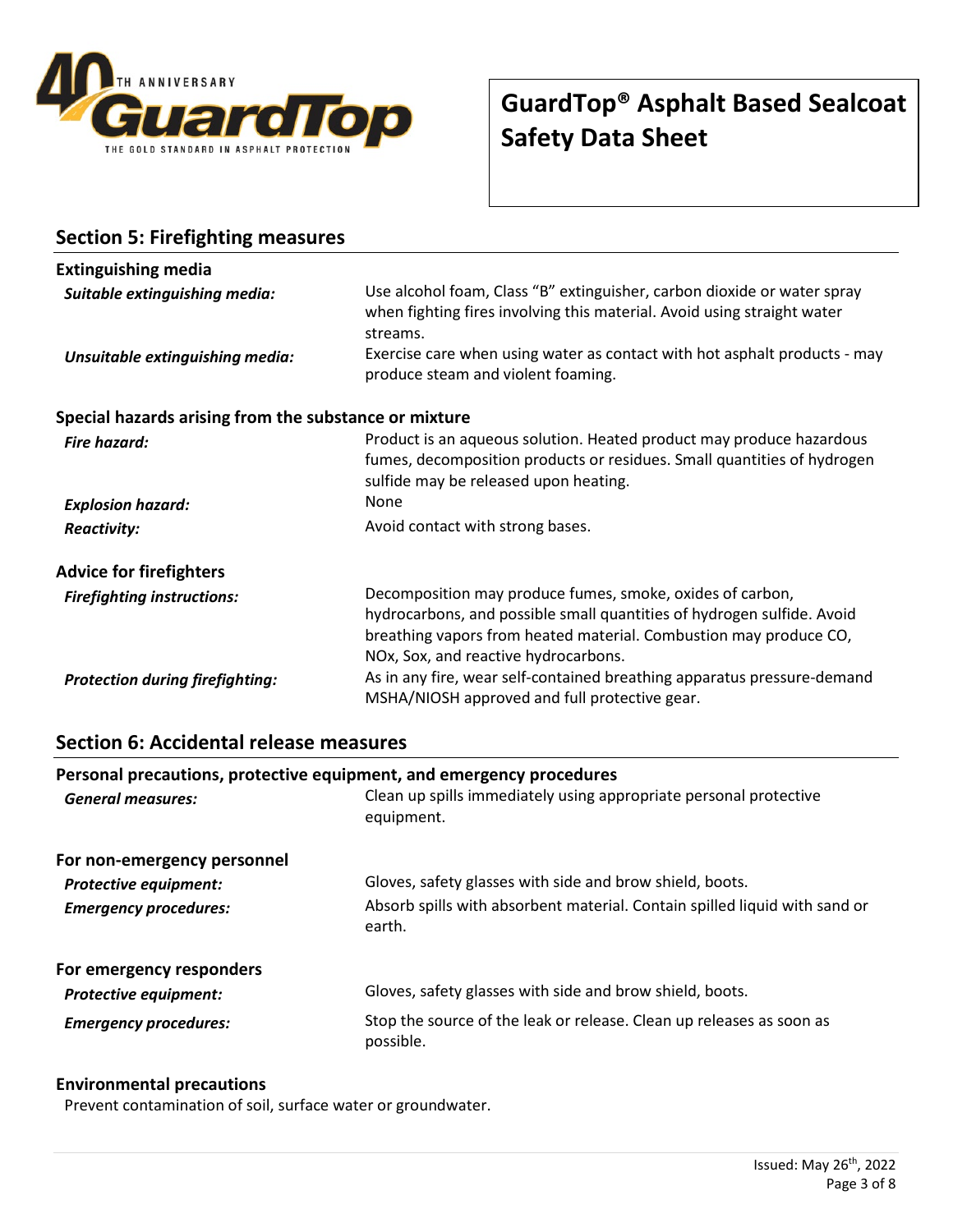

### **Methods for containment/clean up**

Absorb spills with inert material. Contain spilled liquid with sand or earth. Contain liquid to prevent contamination of soil, surface water or groundwater. Large spillage should be dammed-off and pumped into containers.

### **Section 7: Handling and storage**

| <b>Precautions for safe handling</b>  |                                                                                                                                                                                                                                                                                                                                                       |
|---------------------------------------|-------------------------------------------------------------------------------------------------------------------------------------------------------------------------------------------------------------------------------------------------------------------------------------------------------------------------------------------------------|
| <b>Shelf Life:</b>                    | 30 Days @ 50 - 120 degrees F (in original, sealed containers) not indirect<br>sunlight.                                                                                                                                                                                                                                                               |
| Additional hazards when processed:    | When handling hot material, use protective clothing impervious to this<br>material. Respirable crystalline silica-containing dust may be generated<br>when working with dried product. Wet methods are recommended for any<br>handling of dried material. Use personal protection and controls identified<br>in Section 8 of this SDS as appropriate. |
| <b>Precautions for safe handling:</b> | Use good Hygiene measures: wash exposed areas with mild soap and water<br>before eating, drinking, or smoking and again when leaving work.                                                                                                                                                                                                            |
| <b>Storage conditions:</b>            | Do not store at temperatures above 120 degrees F.                                                                                                                                                                                                                                                                                                     |

# **Section 8: Exposure controls/personal protection**

| <b>Engineering Controls:</b>                | Facilities storing or utilizing this material should be equipped with an<br>eyewash facility and a safety shower. Avoid confined spaces. Cutting,<br>to contain dust particles | grinding, or impacting should be done under wet methods or other system          |
|---------------------------------------------|--------------------------------------------------------------------------------------------------------------------------------------------------------------------------------|----------------------------------------------------------------------------------|
| <b>Eye/Face Protection Requirements:</b>    | Where contact with this material is likely, eye protection with side and<br>brow shields is recommended.                                                                       |                                                                                  |
| <b>Skin Protection Requirements:</b>        | depend on operation and potential exposure.                                                                                                                                    | Selection of specific items such as gloves, boots, apron, or full-body suit will |
| <b>Respiratory Protection Requirements:</b> | Where there is potential for airborne exposure more than applicable limits,<br>wear NIOSH/MSHA approved respiratory protection.                                                |                                                                                  |
| <b>Exposure Guidelines:</b>                 |                                                                                                                                                                                |                                                                                  |
| <b>Hydrogen Sulfide:</b>                    | <b>NIOSH REL</b>                                                                                                                                                               | C 10 ppm, 15 mg/m3 (10 min.)                                                     |
|                                             | <b>OSHA PEL</b>                                                                                                                                                                | C 20 ppm, 50 ppm (10 min.)                                                       |
| Sodium Hydroxide                            | <b>NIOSH REL</b>                                                                                                                                                               | 2 mg/m3                                                                          |
|                                             | <b>OSHA PEL</b>                                                                                                                                                                | $2 \text{ mg/m}$                                                                 |
|                                             | TWA                                                                                                                                                                            | 2 mg/m3                                                                          |
| <b>Asphalt Cement Fumes</b>                 | TWA                                                                                                                                                                            | $0.5$ mg/m3                                                                      |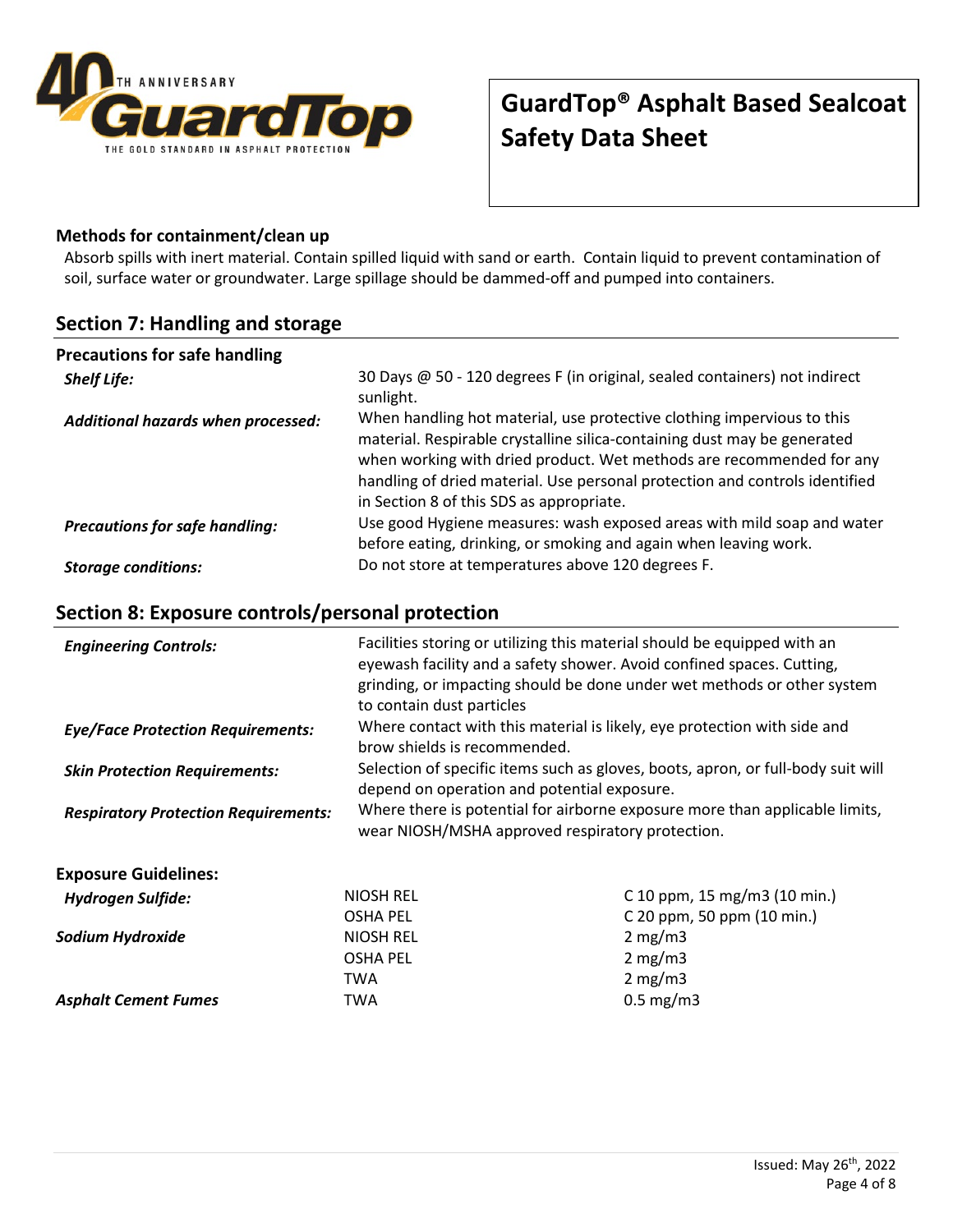

### **Section 9: Physical and chemical properties**

### **Information on basic physical and chemical properties**

| <b>Physical state:</b>   | Liquid                             |
|--------------------------|------------------------------------|
| Appearance:              | <b>Brown to Black</b>              |
| Odor:                    | Asphalt Odor                       |
| pH:                      | $8.5 - 10.0$                       |
| <b>Melting point:</b>    | 0 C                                |
| <b>Freezing point:</b>   | 0 C                                |
| <b>Specific Gravity:</b> | 1.2-1.5 (Water=1)                  |
| <b>Boiling point:</b>    | 212 degrees F @ 760 mm Hg          |
| <b>Flash point:</b>      | None                               |
| UEL:                     | N/A                                |
| LEL:                     | N/A                                |
| Vapor pressure:          | Same as water mm Hg @ 70 degrees F |
| Solubility:              | Soluble in water                   |
| %Volatiles:              | <35% @ 70 degrees F @ 760 mm Hg    |
| VOC:                     | $<$ 1                              |

## **Section 10: Stability and reactivity**

| <b>Reactivity:</b>                         | Low                                                          |
|--------------------------------------------|--------------------------------------------------------------|
| <b>Chemical stability:</b>                 | This compound is stable at ambient conditions.               |
| <b>Possibility of hazardous reactions:</b> | Low                                                          |
| <b>Conditions to avoid:</b>                | Avoid extreme temperatures.                                  |
| Incompatible materials:                    | Avoid contact with strong bases.                             |
| <b>Hazardous decomposition product:</b>    | Decomposition will not occur if handled and stored properly. |
| <b>Polymerization:</b>                     | Hazardous polymerization will not occur.                     |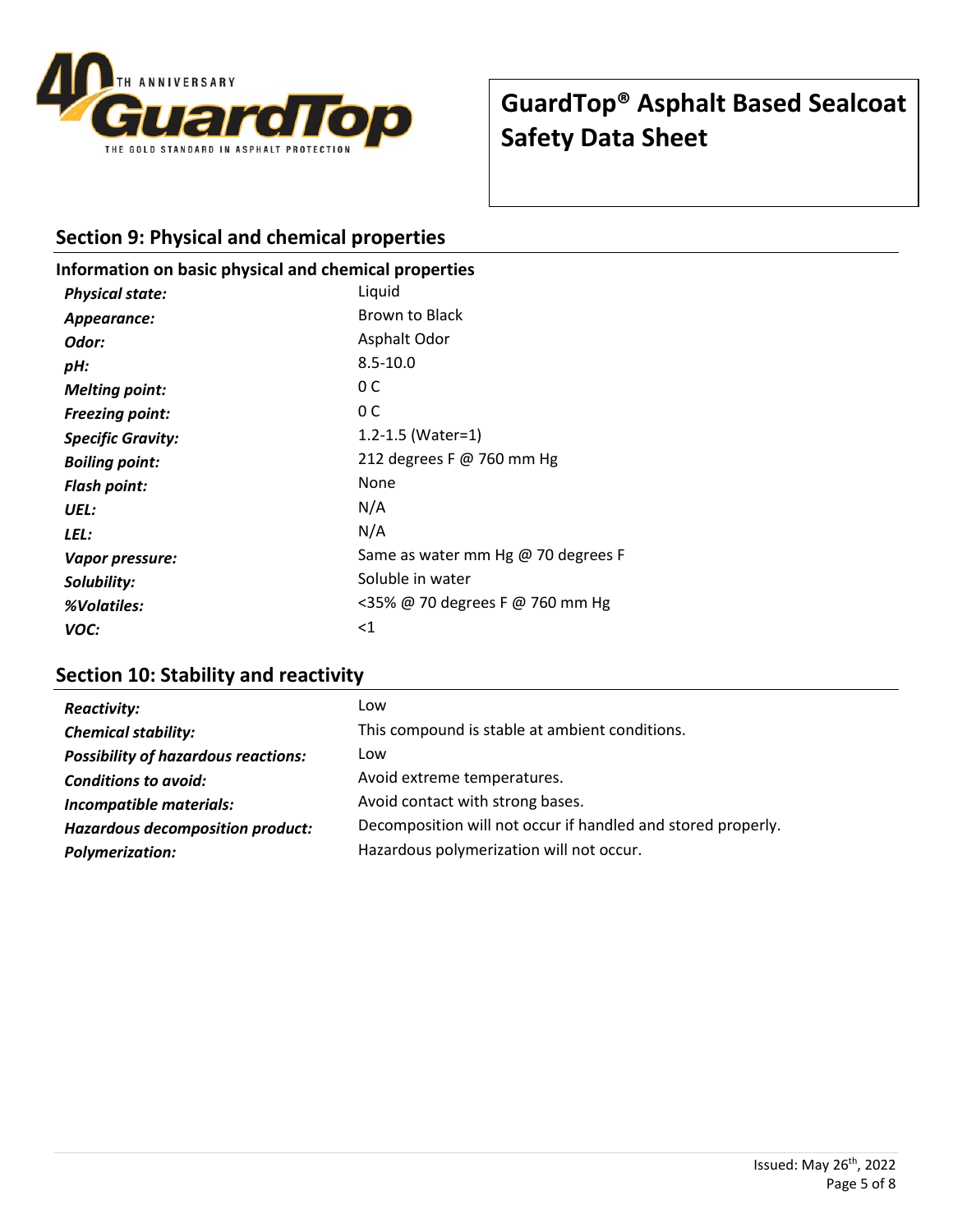

## **Section 11: Toxicological information**

| <b>Skin corrosion:</b>                                 | May cause irritation and a rash with prolonged or repeated contact with<br>skin.                            |                                                                                                                                                                 |
|--------------------------------------------------------|-------------------------------------------------------------------------------------------------------------|-----------------------------------------------------------------------------------------------------------------------------------------------------------------|
| Serious eye damage/irritation:                         | Irritating, may injure eye tissue if not removed promptly.                                                  |                                                                                                                                                                 |
| Respiratory or skin sensitization:                     | Repeated contact may cause skin irritation, prolonged inhalation may cause<br>respiratory tract irritation. |                                                                                                                                                                 |
| <b>Germ cell mutagenicity:</b>                         | None                                                                                                        |                                                                                                                                                                 |
| Carcinogenicity:                                       | <b>IARC</b>                                                                                                 | No components of this product present at levels greater than<br>or equal to 0.1% is identified as probable, possible, or<br>confirmed human carcinogen by IARC. |
|                                                        | <b>ACGIH</b>                                                                                                | No components of this product present at levels greater than<br>or equal to 0.1% is identified as a carcinogen or potential<br>carcinogen by ACGIH.             |
|                                                        | <b>NTP</b>                                                                                                  | No components of this product present at levels greater than<br>or equal to 0.1% is identified as a known or anticipated<br>carcinogen by NTP.                  |
|                                                        | <b>OSHA</b>                                                                                                 | No components of this product present at levels greater than<br>or equal to 0.1% is identified as carcinogen or potential<br>carcinogen by OSHA.                |
| <b>Reproductive toxicity:</b>                          | This product contains one or more chemicals known to cause reproductive<br>harm.                            |                                                                                                                                                                 |
| Specific target organ toxicity                         | Skin and/or respiratory irritation, mild.                                                                   |                                                                                                                                                                 |
| (single exposure):                                     |                                                                                                             |                                                                                                                                                                 |
| Specific target organ toxicity<br>(repeated exposure): | Skin, respiratory, kidney and liver.                                                                        |                                                                                                                                                                 |
| <b>Aspiration hazard:</b>                              | Respiratory distress because of aspiration.                                                                 |                                                                                                                                                                 |
| Symptoms/injuries after inhalation:                    | Prolonged inhalation may be harmful. Respiratory tract irritation, cough,<br>chest discomfort.              |                                                                                                                                                                 |
| Symptoms/injuries after eye contact:                   | Eye tearing, irritation, burns if contact made with heated material.                                        |                                                                                                                                                                 |
| Symptoms/injuries after ingestion:                     | Harmful if swallowed, irritating to mouth, throat, and stomach.                                             |                                                                                                                                                                 |

## **Section 12: Ecological information**

### **Environmental Hazards**

This material should be prevented from uncontrolled applications to soil or earth. This material should be prevented from entering storm water, sewage drainage systems and bodies of water.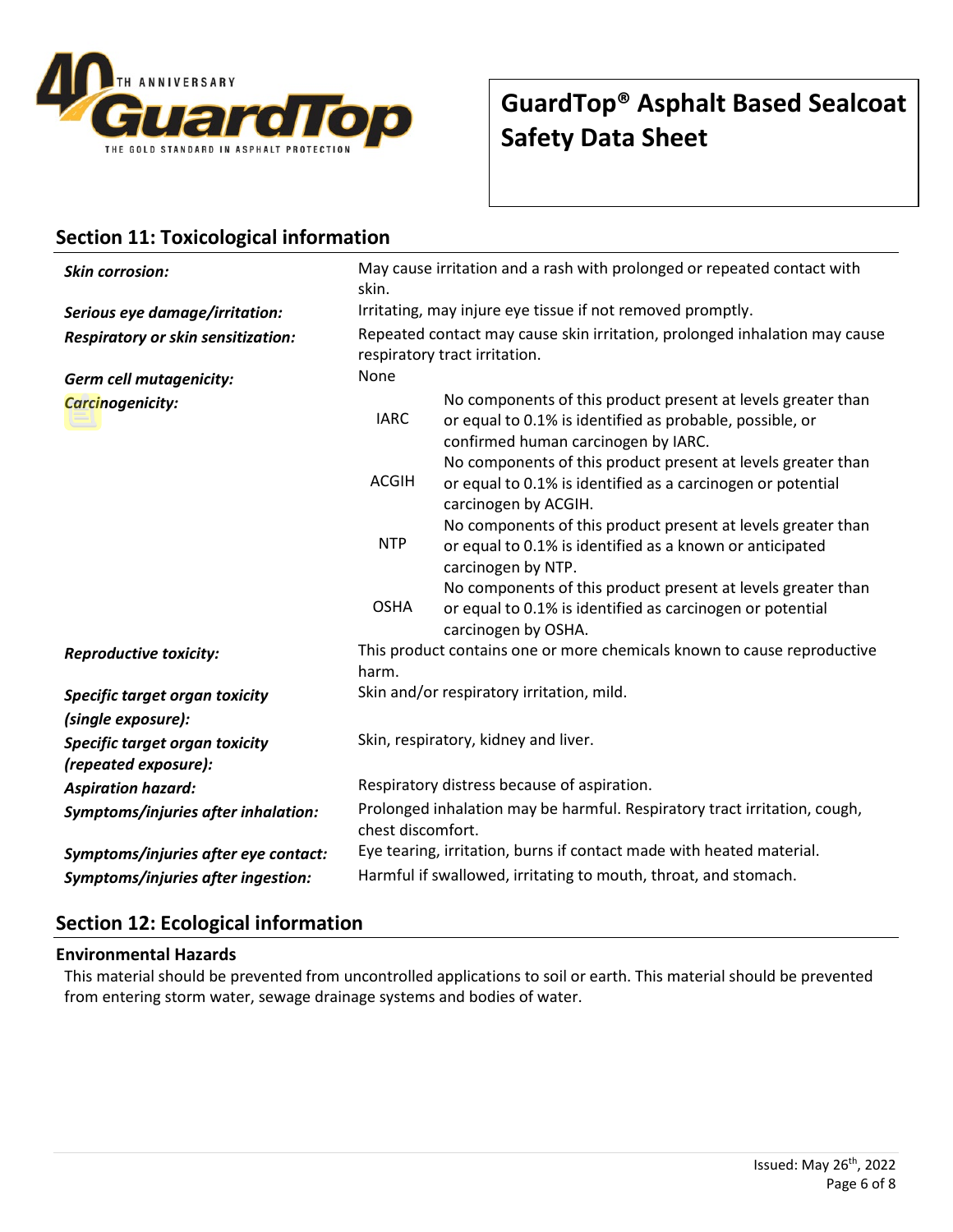

## **Section 13: Disposal considerations**

| <b>Waste Disposal:</b>         | This product, as supplied, when discarded or disposed of, may be a<br>hazardous waste according to Federal regulations (40 CFR 261). Under the<br>Resource Conservation and Recovery Act (RCRA), it is the responsibility of<br>the user of the product to determine whether the material is a hazardous<br>waste subject to RCRA. Treat or dispose of waste material in accordance<br>with all local, state/provincial, and national requirements. Avoid disposal<br>into wastewater treatment facilities. |
|--------------------------------|-------------------------------------------------------------------------------------------------------------------------------------------------------------------------------------------------------------------------------------------------------------------------------------------------------------------------------------------------------------------------------------------------------------------------------------------------------------------------------------------------------------|
| <b>Contaminated Materials:</b> | Treat as product waste.                                                                                                                                                                                                                                                                                                                                                                                                                                                                                     |
| <b>Container Disposal:</b>     | Unclean empty containers should be disposed of in the same manner as<br>the contents.                                                                                                                                                                                                                                                                                                                                                                                                                       |